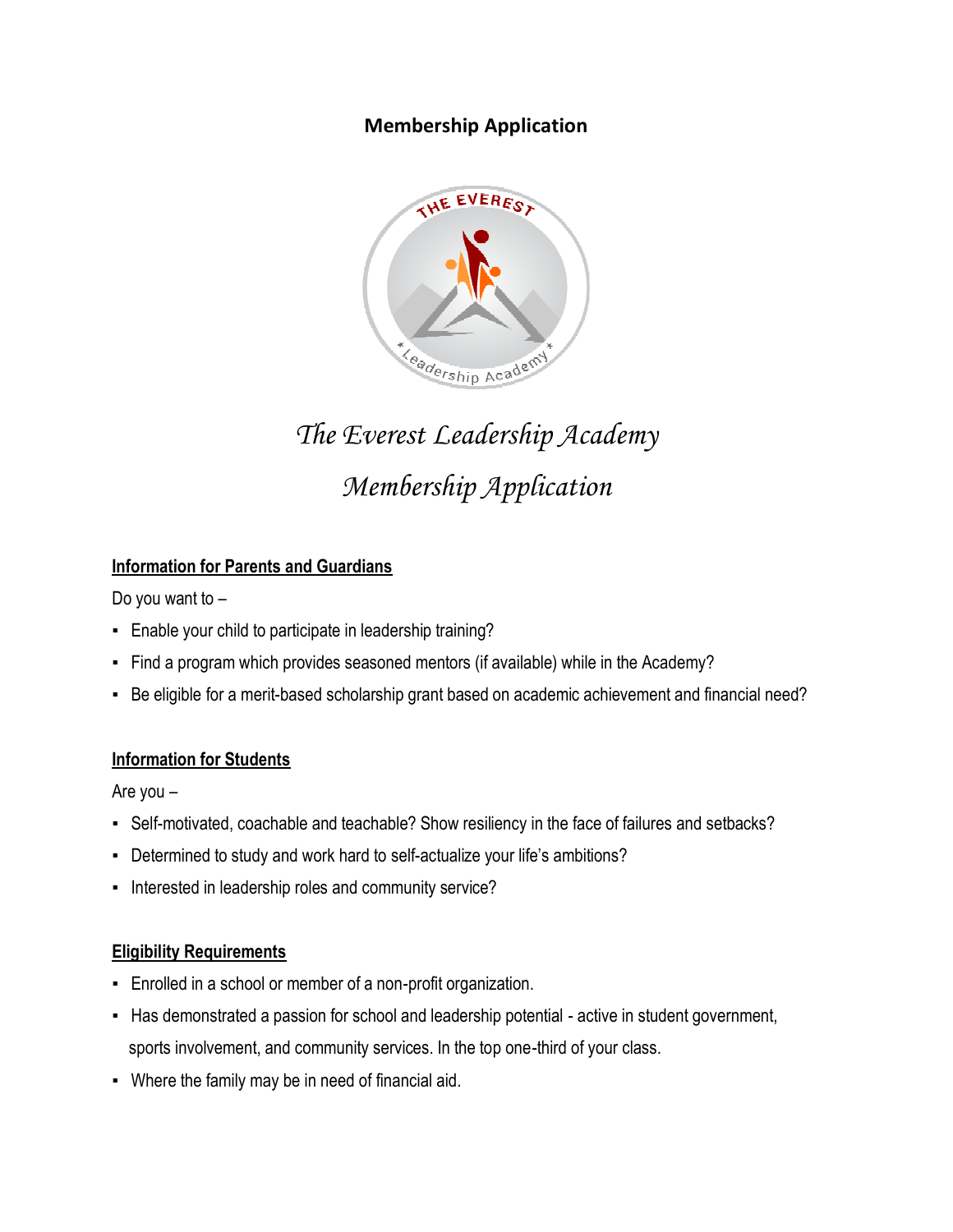## **Personal Information**

| Today's Date                                         | Place of Birth        |        | Date of Birth                 |  |
|------------------------------------------------------|-----------------------|--------|-------------------------------|--|
| (First)<br>Legal Name                                | (Middle)              | (Last) |                               |  |
| Parent's Legal Name<br>(First)<br>(Middle)<br>(Last) |                       |        |                               |  |
| <b>Street Address</b>                                | City                  | State  | Zip Code                      |  |
| Home Phone #                                         | Cell Phone #          |        | Social Security #<br>Optional |  |
| Email                                                | Best way to reach you |        | Best time to reach you        |  |
| Name of School or Non-Profit organization            |                       |        |                               |  |

## **Questions to applicant (one or two paragraphs each)**

- 1. What do you consider your greatest achievement?
- 2. What sports, if any, have you participated in?
- 3. What do you value most in your friends?
- 4. Describe something you're hoping for, and discuss the obstacles or difficulties that must be overcome if this goal is to be achieved?
- 5. This program helps talented young people who will go on to become leaders. Please tell us about the interests and talents you have today that already have you on the path to becoming a leader.
- 6. Please explain why you are interested in becoming a member of the Academy?